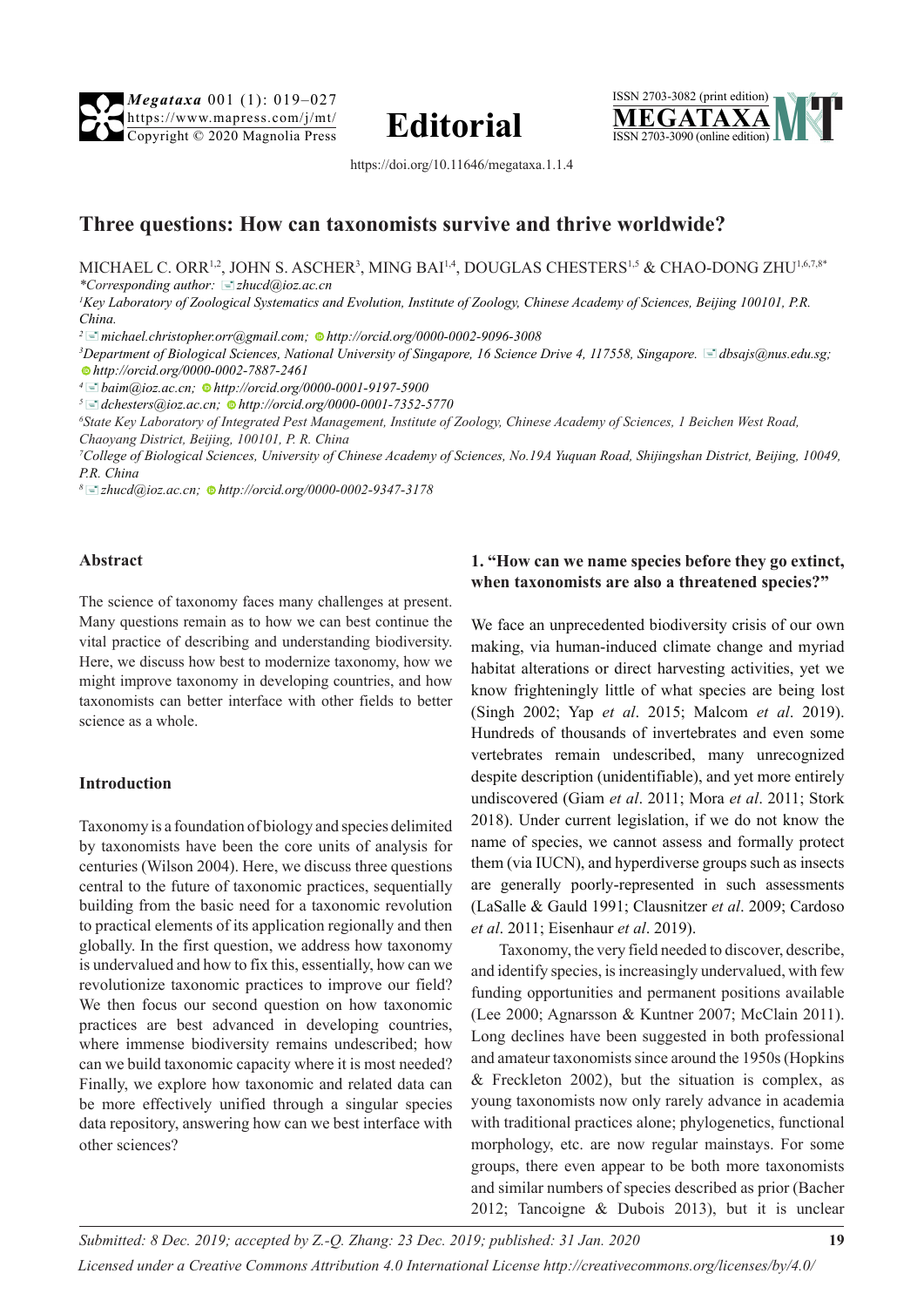whether this will persist. There is no guarantee that students describing species, who may represent many of these describers, will secure positions where they continue describing species; we are unaware of similar analyses accounting for career stage. Consequently, as the last generation retires, there may be too few remaining taxonomists with truly-sustainable positions to train the next generation and carry on this important work.

Taxonomy, as with the life it catalogs, must adapt and evolve to survive and thrive. Crucially, these new methods should focus more on species description to help solve the biodiversity crisis. Although examples of "high-impact" species descriptions exist, they are few and far between outside of fossils and the splitting of well-known species or changing higher taxa (Shu *et al*. 2003; Berger *et al*. 2010; Haile-Selassie *et al*. 2015; Orr *et al*. 2016; Bai *et al*. 2018; Su *et al*. 2018; Yan *et al*. 2018). This widening gap in taxonomic capacity must be filled by the adoption of powerful, new methods and technologies to revolutionize taxonomy, rather than to replace it.

There is a critical need for taxonomists to expedite both their descriptive and revisionary works with new technologies, as the current rates of description and revision cannot ensure we recognize most species before they go extinct (Bacher 2012, others). Just as vital is identification, as few experts typically exist for any given taxon. DNA barcoding or DNA taxonomy has long been suggested as a solution (Hebert *et al*. 2003; Tautz *et al*. 2003), but progress has been incremental both methodologically and outside of over-sampled temperate regions in the Northern Hemisphere (Janzen *et al*. 2009; Taylor & Harris 2012; Piper *et al*. 2019). This can lead to critical reference database gaps, making it impossible to accurately identify specimens to genus, much less species. Consequently, as of Chesters & Zhu (2014), roughly 194,000 public sequences remained unidentified. Data quality is an entirely different issue, unapproachable in this paper, as many COI pseudogenes are hosted online because authors simply did not check and mitochondrial heteroplasmy also can confound analyses. Regardless, to get these data, many studies rely on directly sequencing all specimens, which can take the majority of a project's work hours and funding (Tang *et al*. 2015; Yeo *et al*. 2019). Next-generation methods have been suggested as a highthroughput, lower-cost solution, but only now are powerful metabarcoding and metagenomic methods beginning to show promise for accurately quantifying richness in bulk samples (Lang *et al*. 2019; Peel *et al*. 2019; Piper *et al*. 2019). Low-coverage genome sequencing methods may also prove promising, as then these data can be easily used for phylo- or population genomics, and other purposes (Zhang *et al*. 2019). Even when perfected, however, these methods will remain detached from formal nomenclature unless sufficient reference sequences exist to 1) delineate

species and 2) accurately apply species names. With recent focus on barcoding specimens as well their various associates (microbiome, food sources, parasites, etc.), taxonomic researchers are needed across diverse groups to accurately and efficiently address the biodiversity crisis, even with powerful molecular methods.

The idea of integrative taxonomy, the use of new and varied methods for diagnosing and describing species, is central to a taxonomic revolution (Dayrat 2005). DNA methods have seen intense focus in recent years, but external morphology may actually prove equally useful in the future, especially given that it is non-destructive and more directly linked to functionality. Artificial intelligence image recognition technology has long been suggested for identifying species-rich groups such as insects (Weeks *et al*. 1999), where cryptic species obscure delimitation even for well-trained taxonomists, but modern machine learning methods are vastly improving prospects (Buschbacher *et al*. 2019). Though many methods rely on easy-to-quantify features such as wing venation in insects, which are damaged in some specimens of older age or those mass-trapped, improvements in imaging resolution and recognition algorithms increase the range of feasible characters. Indeed, these systems are even being used on citizen science platforms such as iNaturalist, with surprising, ever-increasing accuracy (Robertson *et al*. 2019). These methods are not limited to traditional approaches focused on exterior characters like color or hair, as internal anatomy is equally or perhaps even more promising for advancing taxonomy. Though taxonomists have written external diagnoses and descriptions for centuries, the vast majority of species have never even been fully dissected, especially smaller, hard-to-dissect specimens. Technologies such as microCT provide incredibly-detailed images of both hard and soft internal structures (Friedrich *et al*. 2014; Wipfler *et al*. 2016; Short *et al*. 2018), enabling better insight than ever before into the interplay of morphology, life history, and speciation.

Together, these morphological data sources hold immense promise not just to complement taxonomy, but to modernize it. Artificial intelligence, once properly trained using images of verified species designated by taxon experts, could easily extract measurements of user-defined characters from images of both external and internal anatomy. Deposited within a central morphological trait database, with multiple individuals per species, these recordings would provide rigorous quantitative diagnostic data and definitions for those species. When specimens are encountered that do not fall within the bounds of known species, they could be flagged as potential new species, verified by taxonomists, and species descriptions could then be automated from the database with greater completeness, comprising many characters and detailed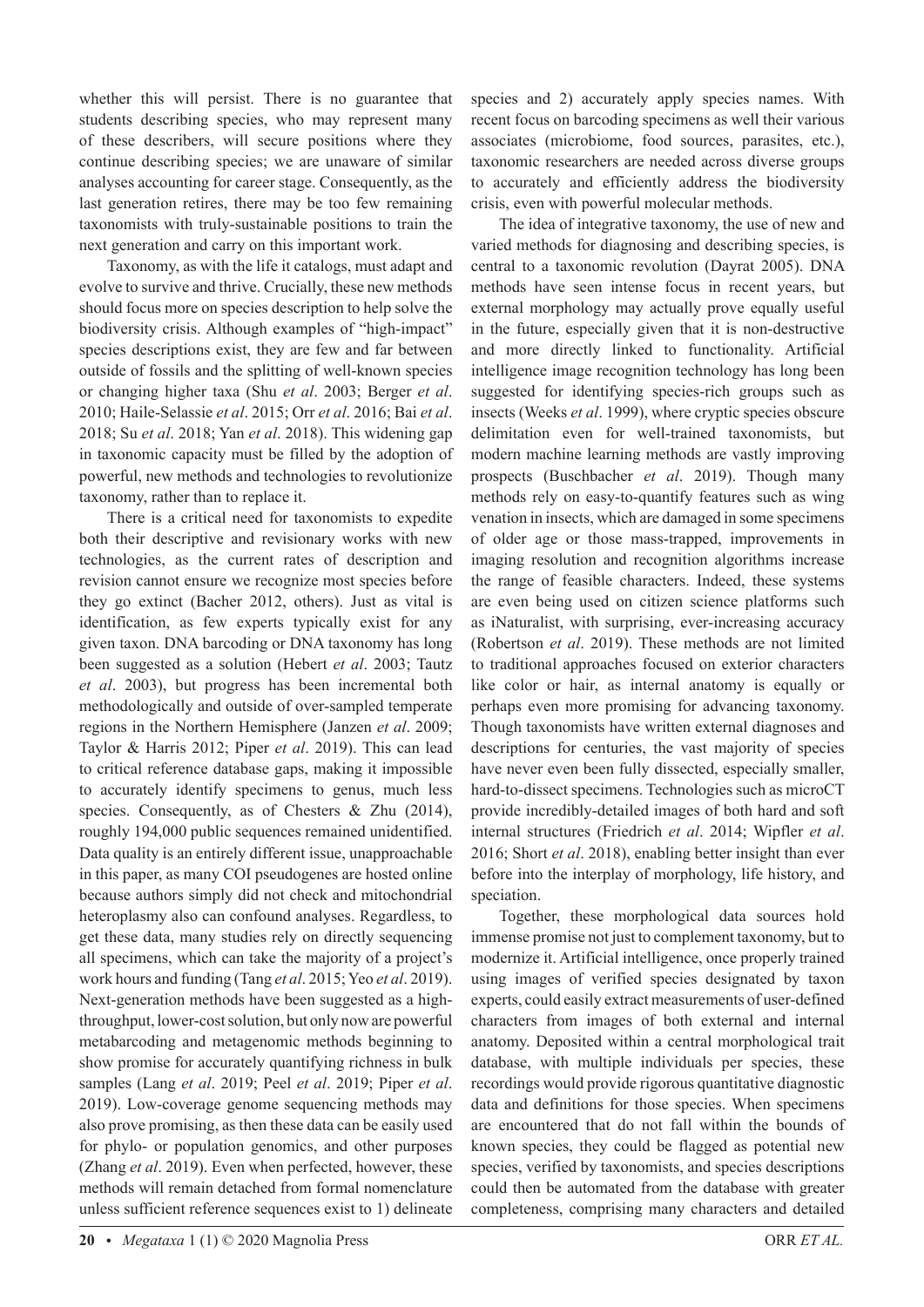measurements, than is seen in any present-day species accounts. Diagnoses could even feasibly be automated by identifying those character combinations which differ most significantly from the most similar species recorded. With the addition of closely-related new species, these diagnoses could even be updated with new information to maintain their usefulness. The first steps have already been taken in some groups, with taxonomic revisions incorporating 3D modeling and imaging techniques (Hita-Garcia *et al*. 2019, Sarnat *et al*. 2019), but these practices are not yet widespread. With sufficient documentation, it may even be possible for such a system to describe new species solely from citizen science observations. This is not an entirely new idea, as some species image repositories exist (MorphBank 2019; others), and species have already been described from pictures (Marshall & Evenhuis 2015; Garraffoni & Freitas 2017). However, due to insufficient detail and myriad other reasons, current approaches are considered lacking (Lobl *et al*. 2016; Santos *et al*. 2016; Dubois 2017; Gutiérrez & Pine 2017). The approach we outline here has the potential to begin bridging this gap when guided by taxonomists, especially when combined with DNA data.

Ultimately, the solutions we present here represent a major shift in the way taxonomy is done, and it will take time for these technologies to become as accessible as traditional taxonomic methods are at present. Nonetheless, we must begin transitioning to this or some other new taxonomic framework, to ensure future approaches maintain the best practices and rigor that underlie traditional taxonomy, as taxonomists may only be able to survive if they guide the changing current rather than be swept away by it.

## **2. "How can we improve taxonomy in developing countries?"**

The situation is dire for biodiversity in developing countries. As societies and their associated economies develop alongside growing populations (sometimes overpopulation), more land is transformed for agriculture, human habitation, and other forms of infrastructure. This is happening faster than elsewhere because much natural or semi-natural habitat typically remains in these countries, leaving more space for development. Further, landscapes can be transformed far faster in these countries than was ever possible before because developed countries invest in developing countries, transferring technologies to accelerate natural resource extraction, construction, etc. (Kaimowitz 2019). There is much biodiversity yet to be lost, as has already happened in many developed countries where faunal declines are well underway, and all parties involved are responsible (Eisenhaur *et al*.

2019; Rosenberg *et al*. 2019; Wagner 2019). Notably, those countries which are currently developed largely contained far fewer species originally than those which are now developing, especially in tropical and subtropical countries for most taxa (Giam *et al*. 2011; Waldron *et al*. 2013), so the scale of loss may be immense.

Biodiversity loss will be especially impactful for developing countries, where educational infrastructure is still maturing and the importance of nature may be poorly acknowledged. Animals and plants immensely improve human quality of life through manifold contributions, including decomposition, medicinal or other products, pest control, pollination, etc. (Cardoso *et al*. 2011; Diaz *et al*. 2018). Biodiversity is central to food security, a key tenet of developing countries such as China or India where demand is growing. If we cannot identify the species involved in these services and discern their contributions, we cannot easily preserve either. Similarly, new pest species remain undescribed with their natural history unknown, which will be problematic as agriculture and human habitation proliferate (Parsa *et al*. 2014). This is especially an issue when crops are moved and introduced across natural boundaries, as such pests can be exported as invasives elsewhere, where their detection would be delayed because many of them might be misidentified as other locally-known species that post different threats or have plentiful natural enemies which will not attack the new pests. For these and more reasons, it is imperative that we improve taxonomic capacity in developing countries.

First and foremost, efforts must center on capacity building for local researchers. It is critical that countries become scientifically independent, and developed countries, where such infrastructure already exists, can play a vital role in this process. A central impediment to taxonomy in developing countries is the fact that many type specimens, which underpin the nomenclatural system, reside outside of their home countries. For example, hundreds of bees described by T.D.A. Cockerell from around the globe are now spread across museums in the United States. This means that a researcher in China might need to budget for visiting multiple museums just to see one researcher's types from a single country, including in expensive locations like Washington, D.C. and New York City. Visit funding is crucial as such. Luckily, the primary entomological museums in these areas (National Museum of Natural History and American Museum of Natural History, respectively) are now imaging their type specimens, and some institutions such as Museum für Naturkunde in Berlin have initiated large-scale digitization efforts shared with the public as an exhibition (Naturkunde 2019). Type digitization is a key step that all museums must take to at least minimally digitally "repatriate" taxonomic knowledge to the home regions where infrastructure may not yet exist to safely house them pending building of local expertise and infrastructure, an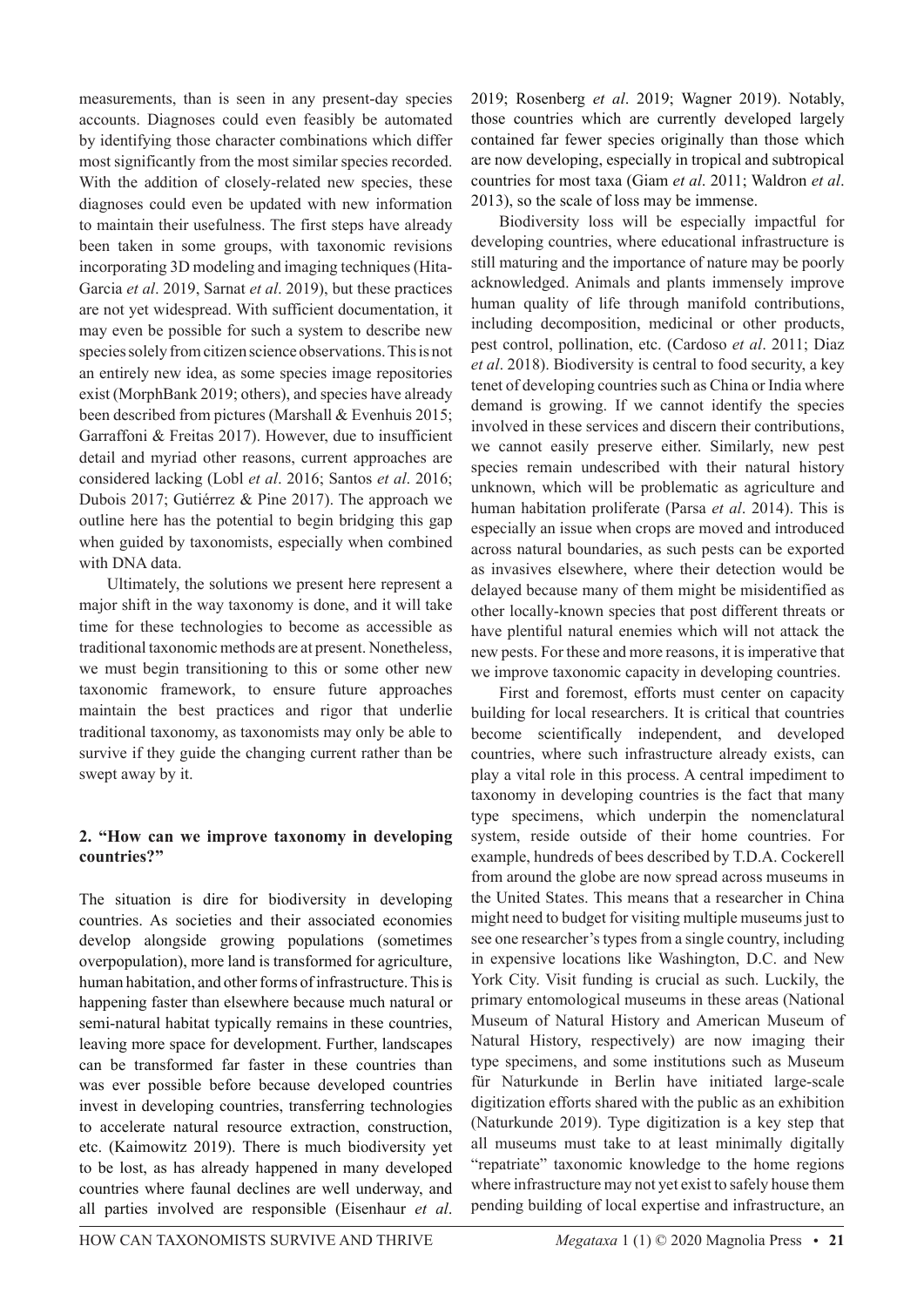example being the Cambodian Entomology Initiatives (CEI 2019). Similarly, it is also invaluable for museums in developed countries to provide verified reference material to bolster these types of initiatives.

Building local capacity and infrastructure must be a goal, as biological collections are most useful for identification where those species occur. Further, local involvement is vital for knowledge exchange, especially for indigenous knowledge related to classification and conservation which may otherwise be lost, providing clear routes for synergy between outside and local researchers and their communities (Sheil & Lawrence 2004, Nazarea 2006, Ayala *et al*. 2013). Similarly, visiting researchers can provide key training in taxonomic practices, collection management, and digitization (Klopper *et al*. 2002; Smith & Figueiredo 2009; GBIF 2016). Outside funding will be necessary as well, especially for building suitable collections infrastructure and digitization capability (GBIF 2019). Museums are already underfunded, even in developed countries, so they cannot all be expected to finance such expansive measures. Federal governments are morally obligated to contribute the necessary funding for these efforts, given the extensive role of developed countries in colonialism and other practices, and a centralized biodiversity and taxonomy fund could be raised and administered by an agency such as the Global Environmental Fund or United Nations. These funds could also be used to form regional task forces involving international and local researchers, where direct knowledge transfer would occur as working groups identify and direct resources to solve the mostrelevant problems for different areas. Data centralization and accessibility must also be prioritized, as then efforts would benefit other nearby countries regardless of their direct engagement, while also providing greater incentives for international researchers to devote their time to such efforts. Clearly, much work remains to be done, but we will never finish if we do not start.

The age of extractive expeditionary science conducted without in-country collaborators is ending and it is time for scientists to work together to build capacity worldwide. The Nagoya Protocol and various country-level laws now essentially forbid outside research to varying degrees, making exportation of specimens nigh impossible in many places (Prathapan *et al*. 2018). Whether this is a net detriment or benefit is a question for another time, but the reality is that we must adapt to changing legislation as lawmakers are unlikely to directly cater to our concerns, as there are obvious economic and societal drivers for countries to maintain and better control their biological resources (biochemical prospecting, prioritizing local researchers, etc.). Sustainable partnerships with dedicated local researchers will be necessary if we are to build a truly global scientific community.

## **3. "How can we best transform taxonomic data into 'big data'? How can we export taxonomic knowledge to other fields?"**

Taxonomy was the primary biological science for centuries (Wilson 2004). During this time, thousands of researchers and hobbyists compiled more than half a billion preserved specimens (Short *et al*. 2018) and additional observations of species across the world, including records of distribution, species interactions (diet, parasitism, etc.), morphology, phenology, and much more. However, compared to DNA data, much natural history information remains unused, despite substantial efforts to mobilize these data (GBIF 2016; GBIF 2019; iDigBio 2019; MorphBank 2019; and others). The key difference is that the majority of public genetic data are available from the GenBank platform (NCBI GB 2019), from a single source, early on in the development of this field, rather than being spread across thousands of publications as in the case of natural history information.

Despite these limitations, studies relying on museum specimens or natural history include exploring broadscale patterns and their drivers across life (Isaac *et al*. 2004), reconstructing population histories with population genomics (Rowe *et al*. 2011; Bi *et al*. 2013), detecting declines of bees and other invertebrates as well as their consequences (Gallai *et al*. 2009; Bartomeus *et al*. 2013; Eisenhauer *et al*. 2019), and more. These studies could never have happened without the efforts and guiding knowledge of taxonomists (for asking the right questions, correcting errors, etc.). Even now, much data remains locked away in museums, inventories, species descriptions, natural history accounts, and the minds of us taxonomists. How can we best leverage our knowledge for the betterment of science?

Both of the prior questions allude to innovations which would help us revolutionize taxonomy and improve biology as a whole. Specifically, the digitization of standardized measurements via artificial intelligence and the imaging of all type specimens can, together, form the foundation of a dataset unmatchable in its potential, but there are countless other data types including myriad specimen-related data (phenology, associates, etc.), genetic data, taxonomic or other publications invoking the species, etc., which could also be incorporated into a singular master species data repository. In this system, each species entry would include all relevant information available for that species, such that scientists and citizens alike could learn all they want to know about life on Earth from a single site. The extensions for these data are endless, including direct generation of a continually-updated, datadriven tree of life and similarly "live" models of species richness patterns to enhance conservation planning efforts worldwide. Current attempts can only be considered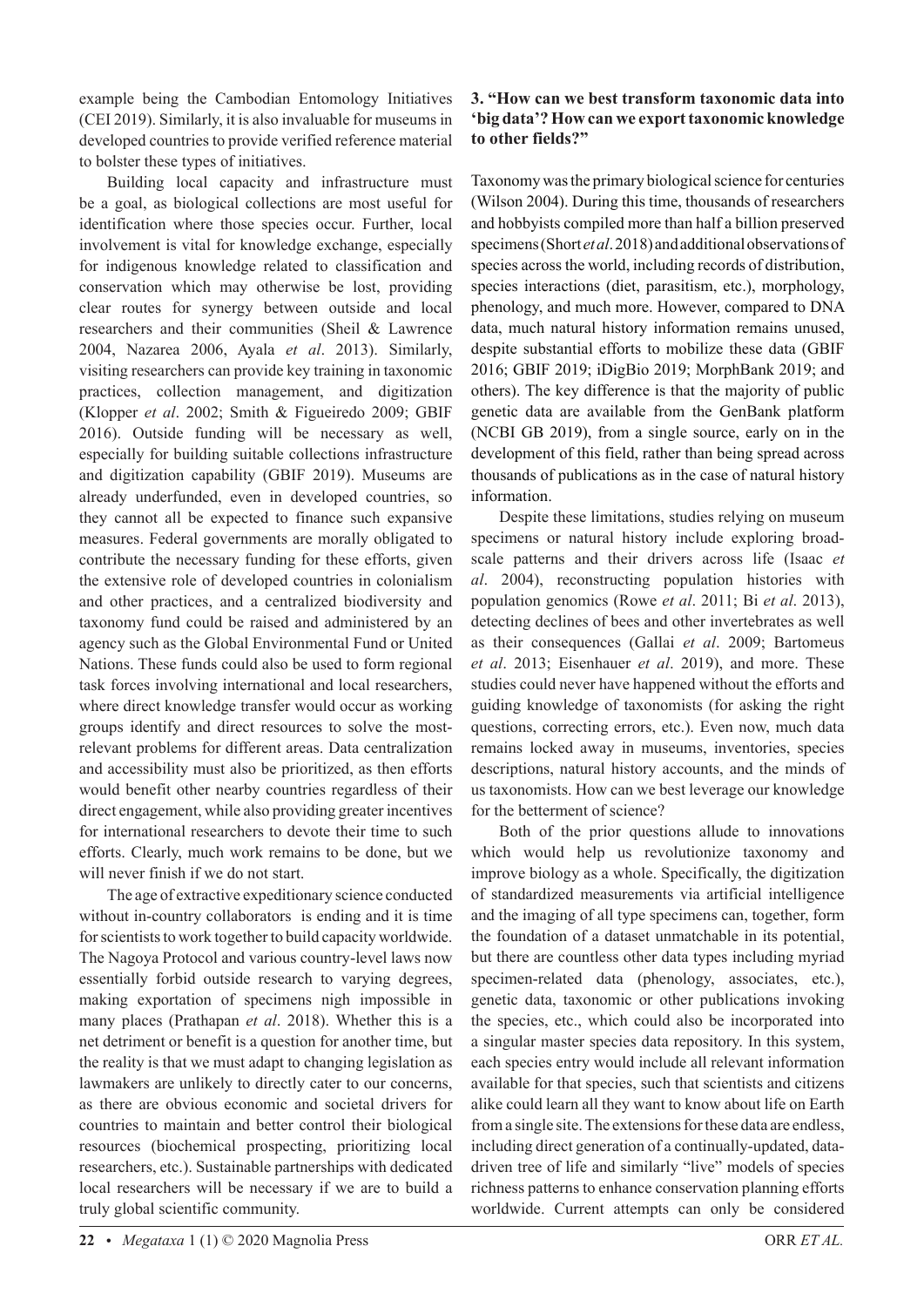incipient, with resources like Encyclopedia of Life (EOL 2019) insufficiently referencing genetic information, type images, etc. Critically, different sites are splitting efforts and funding resources by trying to accomplish similar goals in slightly different ways (providing different data types or categorizations, focusing on different taxa or areas), but such a grand scheme is only achievable through unified efforts. At the same time, citizen science portals such as DiscoverLife (2019), iNaturalist (2019), and BugGuide (2019) have built new, dynamic, and complementary tools, especially regarding empowering of numerous virtual curators (ideally taxonomists) to ensure data quality, that could be usefully applied to this centralized system so as to greatly improve their reliability and usability.

This enterprise would obviously require immense infrastructural and funding support, especially given the need for rigorous validations (Costello *et al*. 2013; Costello &Wiekzorek 2014), but it is not impossible, when considering the enormous success of the GenBank platform (NCBI GB 2019) and current efforts to mobilize collections data (Cobb *et al*. 2019). The task of aggregating all such data is also no easy task, but it will only get harder in the future, especially given the accelerated rate of scientific publications in the last few decades (Larsen & Von Ins 2010), making a unified species data system an absolute imperative for both taxonomists and biologists in general.

Perhaps the most important concern underlying this and the first question is how collaborative arrangements can be made equitable for all parties. At first glance, then, the idea of a unified repository for species information may seem detrimental to taxonomy, as this would make it easier for other researchers to access massive quantities of all data types, potentially removing taxonomists from the process altogether once the database is sufficient for their given taxon (thereby preventing engagement with the crucial taxon experts needed for data generation and validation). The key check upon this process would be usage agreements between researchers as well as nonscientific users such as conservationists and policymakers. Although all hosted data would be searchable, with vital resources such as type images mandated public, some would remain inaccessible without data-owner permission (e.g., non-public distributional checklists, unpublished genome assemblies, or some trait datasets such as in TRY 2019). This would grant taxonomists much greater reach and visibility to data users while also enabling them to exercise more control over how their data are actually used. Each species entry could also act as a citable online object, providing additional benefits to taxonomists via increasing additional publications and metrics such as Hindex that are presently important for career development in academia (whether this is a good thing is an entirely

different matter). Further, researchers could also avoid unintentional competition on specific topics, instead opting for collaboration, and non-taxonomists would be far better informed about what data exist, not just which are made public. Direct linkage between researchers would also encourage back-and-forth dialog, such that taxonomic knowledge can inform parameter selection and model calibration in ecological analyses. Although truly open science is a noble goal, where all data are immediately freely available, data generators simply will not participate without increased recognition and support enabled by this type of infrastructure. This program has the potential to once more center taxonomic knowledge within biology, while also providing funding and contracts for involved taxonomists, such that the next generation of researchers can continue their vital work and ultimately solve the biodiversity crisis.

## **Acknowledgements**

We thank Dr. Alice C. Hughes for valuable discussions and support. Dr. Zhi-Qiang Zhang is thanked for his kind invitation, and he and Dr. Celso Azevedo are thanked for their improvements of the manuscript.

## **Funding**

M.C.O, D.C., and C.D.Z. were mainly supported by grants from the National Science Foundation, China (31625024, 41761144068, 31772495), and the Key Laboratory of Zoological Systematics and Evolution, Chinese Academy of Sciences (Y229YX5105). Other supports include the Research Fund for International Young Scientists NSFC 31850410464 and the CAS PIFI 2018PB0003 (to M.C.O); NSFC 31961143002 (to M.B.); and NRF2017NRF-NSFC001-015 (to J.S.A.).

## **Author contributions**

C.D.Z., M.C.O., and D.C. conceived the questions. M.C.O. wrote the initial draft. Every author commented on and contributed to subsequent drafts. All authors approved the final submission.

## **References**

Agnarsson, I. & Kuntner, M. (2007) Taxonomy in a changing world: seeking solutions for a science in crisis. *Systematic Biology*, 56 (3), 531–539.

https://doi.org/10.1080/10635150701424546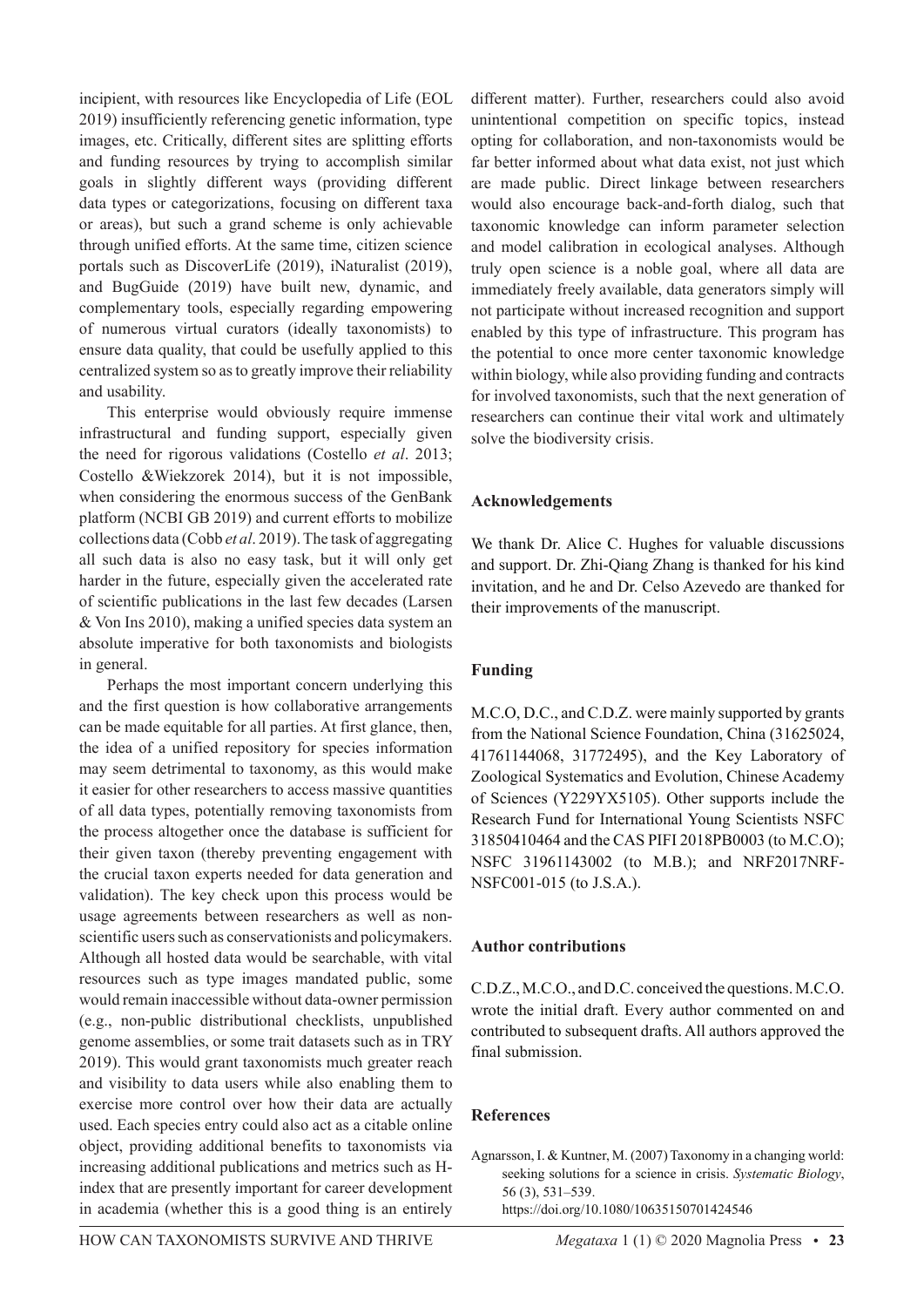- Ayala, R., Gonzalez, V.H. & Engel, M.S. (2013) Mexican stingless bees (Hymenoptera: Apidae): diversity, distribution, and indigenous knowledge. *In*: Smith, X. & Adam, Y. (eds) *Pot-Honey*. Springer, New York, pp. 135–152.
- Bacher, S. (2012) Still not enough taxonomists: reply to Joppa *et al*. *Trends in Ecology & Evolution*, 27 (2), 65–66. https://doi.org/10.1016/j.tree.2011.11.003
- Bai, M., Beutel, R.G., Zhang, W., Wang, S., Hörnig, M., Gröhn, C., Yan, E., Yang, X. & Wipfler, B. (2018) A new Cretaceous insect with a unique cephalo-thoracic scissor device. *Current Biology*, 28 (3), 438–443. https://doi.org/10.1016/j.cub.2017.12.031
- Bartomeus, I., Ascher, J.S., Gibbs, J., Danforth, B.N., Wagner, D.L., Hedtke, S.M. & Winfree, R. (2013) Historical changes in northeastern US bee pollinators related to shared ecological traits. *Proceedings of the National Academy of Sciences*, 110 (12), 4656–4660.

https://doi.org/10.1073/pnas.1218503110

- Berger, L.R., De Ruiter, D.J., Churchill, S.E., Schmid, P., Carlson, K.J., Dirks, P.H. & Kibii, J.M. (2010) *Australopithecus sediba*: a new species of *Homo*-like australopith from South Africa. *Science*, 32 (5975), 195–204. https://doi.org/10.1126/science.1184944
- Bi, K., Linderoth, T., Vanderpool, D., Good, J.M., Nielsen, R. & Moritz, C. (2013) Unlocking the vault: next-generation museum population genomics. *Molecular Ecology*, 22 (24), 6018–6032.

https://doi.org/10.1111/mec.12516

- BugGuide. (2019) BugGuide.net. Available from: https://bugguide. net/node/view/15740 (accessed December 2019)
- Buschbacher, K., Ahrens, D., Espeland, M. & Steinhage, V. (2019) Image-based species identification of wild bees using convolutional neural networks. *Ecological Informatics*, 101017.

https://doi.org/10.1016/j.ecoinf.2019.101017

Cardoso, P., Erwin, T.L., Borges, P.A. & New, T.R. (2011) The seven impediments in invertebrate conservation and how to overcome them. *Biological Conservation*, 144 (11), 2647– 2655.

https://doi.org/10.1016/j.biocon.2011.07.024

- CEI. (2019) Cambodian Entomology Initiatives. Available from: http://www.cambodianentomology.org/ (accessed December 2019).
- Chesters, D. & Zhu, C.D. (2014) A protocol for species delineation of public DNA databases, applied to the Insecta. *Systematic Biology*, 63 (5), 712–725. https://doi.org/10.1093/sysbio/syu038

Clausnitzer, V., Kalkman, V.J., Ram, M., Collen, B., Baillie, J.E.,

- Bedjanič, M., Darwall, W.R.T., Dijkstra, K.D.B., Dow, R., Hawking, J., Karube, H., Malikova, E., Paulson, D., Schutte, K., Suhling, F., Villanueva, R.J., von Ellenrieder, N. & Karube, H. (2009) Odonata enter the biodiversity crisis debate: the first global assessment of an insect group. *Biological Conservation*, 142 (8), 1864–1869. https://doi.org/10.1016/j.biocon.2009.03.028
- Cobb, N.S., Gall, L.F., Zaspel, J.M., Dowdy, N.J., McCabe, L.M. & Kawahara, A.Y. (2019) Assessment of North American arthropod collections: prospects and challenges for addressing biodiversity research. *PeerJ*, 7, e8086. https://doi.org/10.7717/peerj.8086
- Costello, M.J., Michener, W.K., Gahegan, M., Zhang, Z.Q. & Bourne, P.E. (2013) Biodiversity data should be published, cited, and peer reviewed. *Trends in Ecology & Evolution*, 28

(8), 454–461.

https://doi.org/10.1016/j.tree.2013.05.002

Costello, M.J. & Wieczorek, J. (2014) Best practice for biodiversity data management and publication. *Biological Conservation*, 173, 68–73.

https://doi.org/10.1016/j.biocon.2013.10.018

- Dayrat, B. (2005) Towards integrative taxonomy. *Biological Journal of the Linnean Society*, 85 (3), 407–417. https://doi.org/10.1111/j.1095-8312.2005.00503.x
- Díaz, S., Pascual, U., Stenseke, M., Martín-López, B., Watson, R.T., Molnár, Z., Hill, R., Chan, K.M.A., Baste, I.A., Brauman, K.A., Polasky, S., Church, A., Lonsdale, M., Larigauderie, A., Leadley, P.W., van Oudenhoven, A.P.E., van der Plaat, F., Schröter, M., Lavorel, S., Aumeeruddy-Thomas, Y., Bukvareva, E., Davies, K., Demissew, S., Erpul, G., Failler, P., Guerra, C.A., Hewitt, C.L., Keune, H., Lindley, S. & Shirayama, Y. (2018) Assessing nature's contributions to people. *Science*, 359 (6373), 270–272. https://doi.org/10.1126/science.aap8826
- DiscoverLife. (2019) Discover Life. Available from: https://www. discoverlife.org/ (accessed December 2019).
- Dubois, A. (2017) The need for reference specimens in zoological taxonomy and nomenclature. *Bionomina*, 12 (1), 4–38. http://dx.doi.org/10.11646/bionomina.12.1.2
- Eisenhauer, N., Bonn, A. & Guerra, C.A. (2019) Recognizing the quiet extinction of invertebrates. *Nature Communications*, 10 (1), 50.

https://doi.org/10.1038/s41467-018-07916-1

- EOL. (2019) Encyclopedia of Life. Available from: https://eol.org/ (accessed December 2019).
- Friedrich, F., Matsumura, Y., Pohl, H., Bai, M., Hörnschemeyer, T. & Beutel, R.G. (2014) Insect morphology in the age of phylogenomics: innovative techniques and its future role in systematics. *Entomological Science*, 17 (1), 1–24. https://doi.org/10.1111/ens.12053
- Gallai, N., Salles, J.M., Settele, J. & Vaissière, B.E. (2009) Economic valuation of the vulnerability of world agriculture confronted with pollinator decline. *Ecological Economics*, 68 (3), 810–821.

https://doi.org/10.1016/j.ecolecon.2008.06.014

- Garraffoni, A.R.S. & Freitas, A.V.L. (2017) Photos belong in the taxonomic Code. *Science*, 355 (6327), 805–805. https://doi.org/10.1126/science.aam7686
- GBIF. (2016) African Insect Atlas digitization training meeting: from specimens to publishing. Available from: https://www. gbif.org/event/82805/african-insect-atlas-digitizationtraining-meeting-from-specimens-to-publishing (accessed December 2019).
- GBIF. (2019) Global Biodiversity Information Facility: Biodiversity Information Fund for Asia. Available from: https://www.gbif. org/programme/82629/bifa-biodiversity-information-fundfor-asia (accessed December 2019).
- Giam, X., Scheffers, B.R., Sodhi, N.S., Wilcove, D.S., Ceballos, G. & Ehrlich, P.R. (2011) Reservoirs of richness: least disturbed tropical forests are centres of undescribed species diversity. *Proceedings of the Royal Society B: Biological Sciences*, 279 (1726), 67–76.

https://doi.org/10.1098/rspb.2011.0433

- Gutiérrez, E.C. & Pine, R.H. (2017) Specimen collection crucial to taxonomy. *Science*, 355 (6331), 1275. https://doi.org/10.1126/science.aan0926
- Haile-Selassie, Y., Gibert, L., Melillo, S.M., Ryan, T.M., Alene, M., Deino, A., Levin, N.E., Scott, G. & Saylor, B.Z. (2015)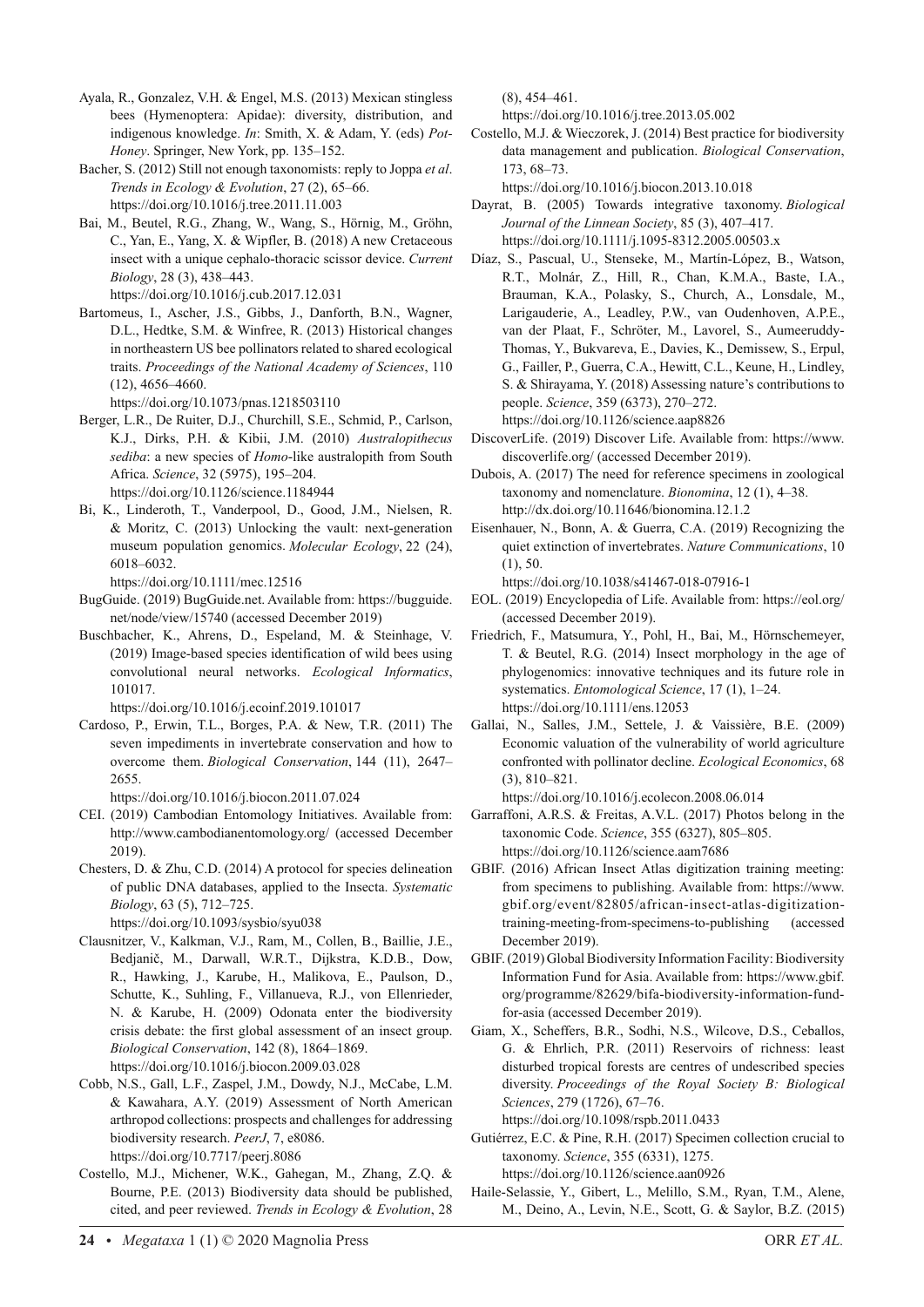New species from Ethiopia further expands Middle Pliocene hominin diversity. *Nature*, 521 (7553), 483. https://doi.org/10.1038/nature14448

Hebert, P.D., Ratnasingham, S. & De Waard, J.R. (2003) Barcoding animal life: cytochrome c oxidase subunit 1 divergences among closely related species. *Proceedings of the Royal Society of London. Series B: Biological Sciences*, 270, S96– S99.

https://doi.org/10.1098/rsbl.2003.0025

- Hita-Garcia, F., Lieberman, Z., Audisio, T.L., Liu, C. & Economo, E.P. (2019) Revision of the Highly Specialized Ant Genus *Discothyrea* (Hymenoptera: Formicidae) in the Afrotropics with X-Ray Microtomography and 3D Cybertaxonomy. *Insect Systematics and Diversity*, 3 (6), 5. https://doi.org/10.1093/isd/ixz015
- Hopkins, G.W. & Freckleton, R.P. (2002) Declines in the numbers of amateur and professional taxonomists: implications for conservation. *In*: *Animal Conservation forum. Vol. 5, No. 3*. Cambridge University Press, Cambridge, pp. 245–249.
- iDigBio. (2019) iDigBio: Integrated Digitized Biocollections. Available from: https://www.idigbio.org/ (accessed December 2019).
- iNaturalist. (2019) A community for naturalists: iNaturalist. Available from: https://www.inaturalist.org/ (accessed December 2019).
- Isaac, N.J., Mallet, J. & Mace, G.M. (2004) Taxonomic inflation: its influence on macroecology and conservation. *Trends in Ecology & Evolution*, 19 (9), 464–469. https://doi.org/10.1016/j.tree.2004.06.004
- Janzen, D.H., Hallwachs, W., Blandin, P., Burns, J.M., Cadiou, J.M., Chacon, I., Dapkey, T., Deans, A.R., Epstein, M.E., Espinoza, B., Franclemont, J.G., Haber, W.A., Hajibabaei, M., Hall, J.P.W., Hebert, P.D.N., Gauld, I.D., Harvey, D.J., Hausmann, A., Kitching, I.J., Lafontaine, D., Landry, J.-F., Lemaire, C., Miller, J.Y., Miller, J.S., Miller, L., Miller, S.E., Montero, J., Munroe, E., Green, S.R., Ratnasingham, S., Rawlins, J.E., Robbins, R.K., Rodriguez, J.J., Rougerie, R., Sharkey, M.J., Smith, M.A., Solis, M.A., Sullivan, J.B., Thiaucourt, P., Wahl, D.B., Weller, S.J., Whitfield, J.B., Willmott, K.R., Wood, D.M., Woodley, N.E. & Wilson, J.J. (2009) Integration of DNA barcoding into an ongoing inventory of complex tropical biodiversity. *Molecular Ecology Resources*, 9, 1–26. https://doi.org/10.1111/j.1755-0998.2009.02628.x
- Kaimowitz, D. (Ed.). (2019) *Making the link: Agricultural research and technology transfer in developing countries*. CRC Press, Boca Raton, USA. 278 pp.

Klopper, R.R., Smith, G.F. & Chikuni, A.C. (2002) The global taxonomy initiative in Africa. *Taxon*, 51 (1), 159–165. https://doi.org/10.2307/1554974

Larsen, P. & Von Ins, M. (2010) The rate of growth in scientific publication and the decline in coverage provided by Science Citation Index. *Scientometrics*, 84 (3), 575–603. https://doi.org/10.1007/s11192-010-0202-z

- Lang, D., Tang, M., Hu, J. & Zhou, X. (2019) Genome-skimming provides accurate quantification for pollen mixtures. *Molecular Ecology Resources*, 19 (6), 1433–1446. https://doi.org/10.1111/1755-0998.13061
- LaSalle, J. & Gauld, I.D. (1991) Parasitic Hymenoptera and the biodiversity crisis. *Redia*, 74 (3), 315–334.

Lee, M.S. (2000) A worrying systematic decline. *Trends in Ecology & Evolution*, 15 (8), 346. https://doi.org/10.1016/S0169-5347(00)01907-8

Löbl, I., Cibois, A. & Landry, B. (2016) Describing new species

in the absence of sampled specimens: a taxonomist's owngoal. *The Bulletin of Zoological Nomenclature*, 73 (1), 83– 87.

https://doi.org/10.21805/bzn.v73i1.a2

Malcom, J., Schwartz, M.W., Evansen, M., Ripple, W.J., Polasky, S., Gerber, L.R., Lovejoy, T.E., Talbot, L.M. & Miller, J.R. (2019) Solve the biodiversity crisis with funding. *Science*, 365 (6459), 1256–1256.

https://doi.org/10.1126/science.aay9839

- Marshall, S.A. & Evenhuis, N.L. (2015) New species without dead bodies: a case for photo-based descriptions, illustrated by a striking new species of Marleyimyia Hesse (Diptera, Bombyliidae) from South Africa. *ZooKeys*, 525, 117–127. https://doi.org/10.3897/zookeys.525.6143
- McClain, C. (2011) The mass extinction of scientists who study species. Wired Science, 19 (01). Available from: https://www. wired.com/2011/01/extinction-of-taxonomists/ (accessed November 2019).
- Mora, C., Tittensor, D.P., Adl, S., Simpson, A.G. & Worm, B. (2011) How many species are there on Earth and in the ocean?. *PLoS Biology*, 9 (8), e1001127. https://doi.org/10.1371/journal.pbio.1001127
- MorphBank. (2019) MorphBank : Biological Imaging. Available from: https://www.morphbank.net/index.php (accessed December 2019).
- Naturkunde. (2019) A collection opens: Live digitization of insects in the exhibition. Available from: https://www. museumfuernaturkunde.berlin/en/press/press-releases/ collection-opens-live-digitization-insects-exhibition (accessed December 2019).
- Nazarea, V.D. (2006) Local knowledge and memory in biodiversity conservation. Annual Review of Anthropology, 35, 317-335. https://doi.org/10.1146/annurev.anthro.35.081705.123252
- NCBI GB. (2019) National Center for Biotechnology Information GenBank. Available from: https://www.ncbi.nlm.nih.gov/ genbank/ (accessed December 2019).
- Orr, M.C., Griswold, T., Pitts, J.P. & Parker, F.D. (2016) A new bee species that excavates sandstone nests. *Current Biology*, 26 (17), R792–R793. https://doi.org/10.1016/j.cub.2016.08.001
- Parsa, S., Morse, S., Bonifacio, A., Chancellor, T.C., Condori, B., Crespo-Pérez, V., Hobbs, S.L.A., Kroschel, J., Ba, M.N., Rebaudo, F., Sherwood, S.G., Vanek, S.J., Faye, E., Herrera, M.A. & Dangles, O. (2014) Obstacles to integrated pest management adoption in developing countries. *Proceedings of the National Academy of Sciences*, 111 (10), 3889–3894. https://doi.org/10.1073/pnas.1312693111
- Piper, A.M., Batovska, J., Cogan, N.O., Weiss, J., Cunningham, J.P., Rodoni, B.C. & Blacket, M.J. (2019) Prospects and challenges of implementing DNA metabarcoding for highthroughput insect surveillance. *GigaScience*, 8 (8), giz092. https://doi.org/10.1093/gigascience/giz092
- Prathapan, K.D., Pethiyagoda, R., Bawa, K.S., Raven, P.H., Rajan, P.D., Acosta, L.E., Adams, B., Adl, S., Ahyong, S.T., Anderson, R., Arango, C.P., Arnedo, M.A., Armbruster, J.W., Avila, L.J., Azevedo, C.O., Baldo, D., Barclay, M.V.L., Baron-Szabo, R., Bauer, A.M., Bentlage, B., Bezdek, A., Bird, G., Blagoderov, V., Bocak, L., Bonaldo, A., Bond, J.E., Borkent, C.J., Branham, M.A., Carranza, S., Carreno, R., de Carvalho, M.R., Castroviejo-Fisher, S., Chiba, H., Ciampor, F., Clarke, D.J., Collins, A.G., Constantino, R., Crespo, F.A., Daly, M., Dominiak, P., Dronen, N., Dubois, A., Duda, T.F., Eleaume, M., Erlacher, S., Estrela, P.C., Evenhuis, N., Fehlauer-Ale,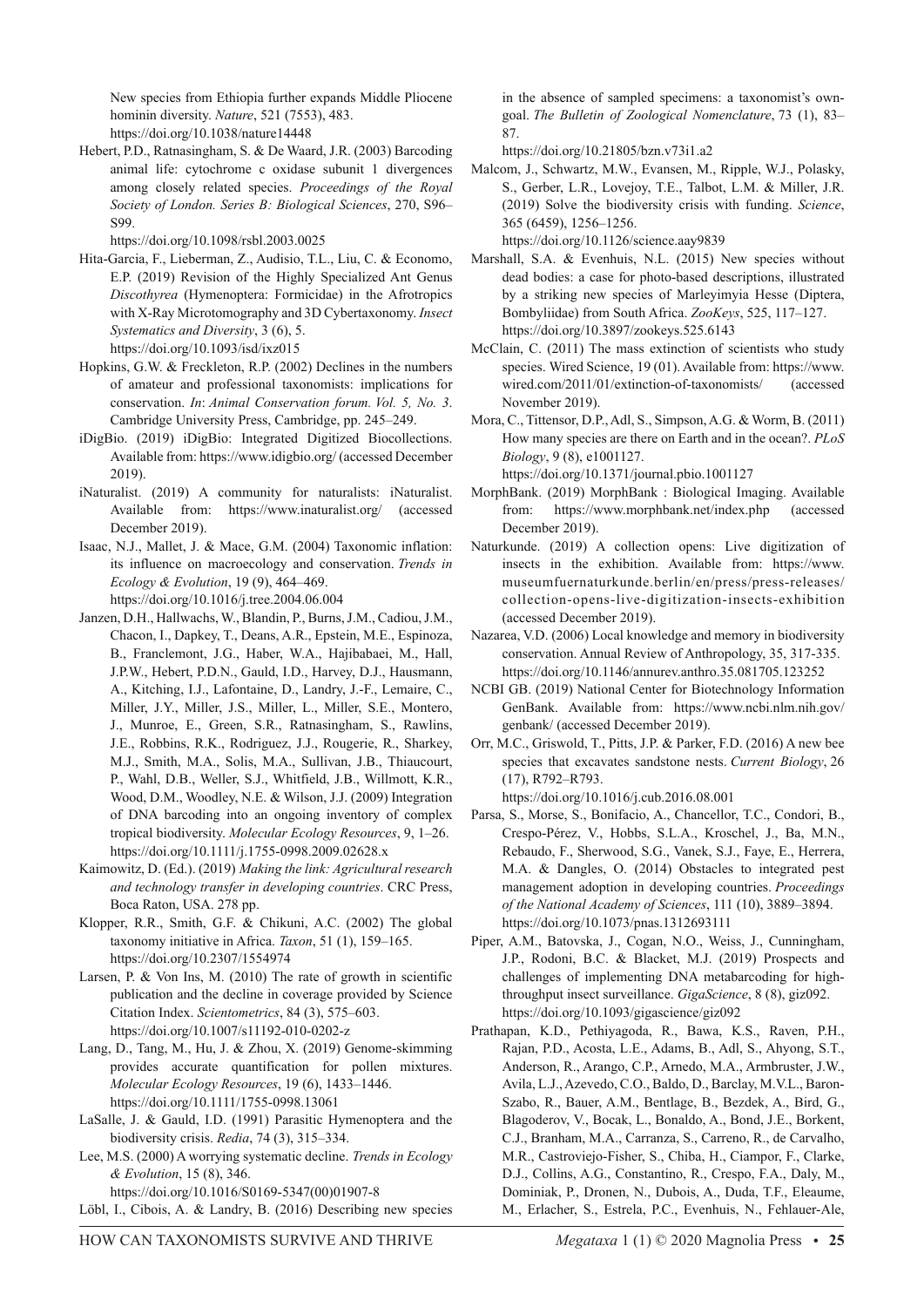K.H., Fery, H., Fritz, U., Gaimari, S.D., Garrison, R., Gaubert, P., Geiger, D.L., Gill, A.C., Gimmel, M.L., Goldschmidt, T., Goswami, R., Gonzalez, A.P., Gonzalez, V.H., Gordon, D., Gower, D.J., Greenslade, P., Gusarov, V.I., Hajdu, E., Harms, D., Heinicke, M.P., Hilton, E.J., Hodgson, C.J., Hormiga, G., Hughes, L.E., Hutchings, P., Jager, P., Jennings, J.T., Kadej, M., Kaila, L., Kaminski, M.J., Karaman, G.S., Karanovic, T., Kathirithamby, J., Kerr, P.H., Kirkendall, L.R., Kitahara, M.V., Klautau, M., Kondratieff, B.C., Kroh, A., Labarque, F.M., Leavengood, J.M., Letardi, A., Liang, A.-P., Lima, F.C.T., Liu, Z., Lobl, I., Lohrmann, V., Malchus, N., Malipatil, M.B., Marques, A.C., Matzke-Karasz, R., Mayer, G., Mayoral, J.G., McInnes, S.J., Minelli, A., Moir, M.L., Monks, S., Morrone, J.J., Muster, C., Nagy, Z.T., Narayanan, K.S., Nearns, E.H., Nekola, J., Nihei, S.S., Nutzel, A., Ohler, A., Orrico, V.G.D., Padial, J.M., Page, L.M., Passos, P., Paulson, D., Perkins, P.D., Pfingstl, T., Prieto, C., Pinheiro, L.R., Pinto-da-Rocha, R., Prendini, L., Price, B., Prins, J.D., Ramirez, M., Rasmussen, C., Rasmussen, P., Redei, D., Ribera, I., Ricarte, A., Rivera, J., Rix, M.G., Rossaro, B., Roy, A.D., Ruiz, G.R.S., Salles, F.F., Sanborn, A.F., Sartori, M., Scholler, M., Schmelz, R.M., Schrodl, M., Segniagbeto, G.H., Serrano, J., Shimano, S., Shin, M.K., Sidorchuk, E., Siler, C.D., Sket, B., Smith, A.D., Smith, A.B.T., Smith, R., Smith-Pardo, A.H., Sparks, J., Sterrer, W.E., Stroinski, A., Svavarsson, J., Toledo, M., Twomey, E., Vasudevan, K., Vences, M., de Voogd, N., Wang, Q., Watson, G.W., Weiner, W.M., Weksler, M., Wesener, T., Whitmore, D., Wiklund, H., Williams, P.H., Winterton, S.L., Wood, T.S., Yen, S.-H., Zaher, H., Zhang, Z.-Q. & Zhou, H.-Z. (2018) When the cure kills—CBD limits biodiversity research. *Science*, 360 (6396), 1405–1406. https://doi.org/10.1126/science.aat9844

Robertson, T., Belongie, S., Hartwig, A., Kaeser-Chen, C., Zhang, C., Tan, K.C., Liu, Y., Brule, D., Deltheil, C., Loarie, S., Van Horn, G., Aodha, O.M., Beery, S., Perona, P., Copas, K. & Waller, J.T. (2019) Training Machines to Identify Species using GBIF-mediated Datasets. *Biodiversity Information Science and Standards*, 3, 37230. http://doi.org/10.3897/biss.3.37230

- Rosenberg, K.V., Dokter, A.M., Blancher, P.J., Sauer, J.R., Smith, A.C., Smith, P.A., Stanton, J.C., Panjabi, A., Helft, L., Parr, M. & Marra, P.P. (2019) Decline of the North American avifauna. *Science*, 366 (6461), 120–124. https://doi.org/10.1126/science.aaw1313
- Rowe, K.C., Singhal, S., Macmanes, M.D., Ayroles, J.F., Morelli, T.L., Rubidge, E.M., Bi, K. & Moritz, C.C. (2011) Museum genomics: low-cost and high-accuracy genetic data from historical specimens. *Molecular Ecology Resources*, 11 (6), 1082–1092.

https://doi.org/10.1111/j.1755-0998.2011.03052.x

Santos, C.M.D., Amorim, D.D.S., Klassa, B., Fachin, D.A., Nihei, S.S., De Carvalho, C.J., Falaschi, R.L., Mello-Patiu, C.A., Couri, M.S., Oliveira, S.S., Silva, V.C., Ribeiro, G.C., Capellari, R.S. & Lamas, C.J.E. (2016) On typeless species and the perils of fast taxonomy. *Systematic Entomology*, 41 (3), 511–515.

https://doi.org/10.1111/syen.12180

Sarnat, E.M., Hita Garcia, F., Dudley, K., Liu, C., Fischer, G. & Economo, E.P. (2019) Ready Species One: exploring the use of augmented reality to enhance systematic biology with a revision of Fijian Strumigenys (Hymenoptera: Formicidae). *Insect Systematics and Diversity*, 3 (6), 6. https://doi.org/10.1093/isd/ixz005

Sheil, D. & Lawrence, A. (2004) Tropical biologists, local people and conservation: new opportunities for collaboration. *Trends in Ecology & Evolution*, 19(12), 634–638. https://doi.org/10.1016/j.tree.2004.09.019

Short, A.E.Z., Dikow, T. & Moreau, C.S. (2018) Entomological collections in the age of big data. *Annual Review of Entomology*, 63, 513–530. https://doi.org/10.1146/annurev-ento-031616-035536

- Shu, D., Morris, S.C., Zhang, Z.F., Liu, J.N., Han, J., Chen, L., Zhang, X.L., Yasui, K. & Li, Y. (2003) A new species of yunnanozoan with implications for deuterostome evolution. *Science*, 299 (5611), 1380–1384. https://doi.org/10.1126/science.1079846
- Singh, J.S. (2002) The biodiversity crisis: a multifaceted review. *Current Science*, 82 (6), 638–647.
- Smith, G.F. & Figueiredo, E. (2009) Capacity building in taxonomy and systematics. *Taxon*, 58 (3), 697–699. https://doi.org/10.1002/tax.583001
- Su, T., Farnsworth, A., Spicer, R.A., Huang, J., Wu, F.X., Liu, J., Li, S.-F., Xing, Y.-W., Huang, Y.-J., Deng, W.-Y.-D., Tang, H., Xu, C.-L., Zhao, F., Srivastava, G., Valdes, P.J., Deng, T. & Zhou, Z.-K. (2019) No high Tibetan Plateau until the Neogene. *Science Advances*, 5 (3), eaav2189. https://doi.org/10.1126/sciadv.aav2189
- Stork, N.E. (2018) How many species of insects and other terrestrial arthropods are there on Earth?. *Annual Review of Entomology*, 63, 31–45.
- https://doi.org/10.1146/annurev-ento-020117-043348 Tancoigne, E. & Dubois, A. (2013) Taxonomy: no decline, but inertia. *Cladistics*, 29 (5), 567–570. https://doi.org/10.1111/cla.12019
- Tang, M., Hardman, C. J., Ji, Y., Meng, G., Liu, S., Tan, M., Yang, S., Moss, E.D., Wang, J., Yang, C., Bruce, C., Nevard, T., Potts, S.G., Zhou, X. & Yu, D.W. (2015) High-throughput monitoring of wild bee diversity and abundance via mitogenomics. *Methods in Ecology and Evolution*, 6 (9), 1034–1043.
- https://doi.org/10.1111/2041-210X.12416 Tautz, D., Arctander, P., Minelli, A., Thomas, R.H. & Vogler, A.P. (2003) A plea for DNA taxonomy. *Trends in Ecology and*

*Evolution*, 18 (2), 70–74. https://doi.org/10.1016/S0169-5347(02)00041-1

- Taylor, H.R. & Harris, W.E. (2012) An emergent science on the brink of irrelevance: a review of the past 8 years of DNA barcoding. *Molecular Ecology Resources*, 12 (3), 377–388. https://doi.org/10.1111/j.1755-0998.2012.03119.x
- TRY. (2019) TRY Plant Trait Database. Available from: https:// www.try-db.org/TryWeb/Home.php (accessed December 2019).
- Wagner, D.L. (2019) Insect declines in the Anthropocene. *Annual Review of Entomology*, *65*. [Review in Advance.] https://doi.org/10.1146/annurev-ento-011019-025151
- Waldron, A., Mooers, A.O., Miller, D.C., Nibbelink, N., Redding, D., Kuhn, T.S., Roberts, J.T. & Gittleman, J.L. (2013) Targeting global conservation funding to limit immediate biodiversity declines. *Proceedings of the National Academy of Sciences*, 110 (29), 12144–12148. https://doi.org/10.1073/pnas.1221370110
- Weeks, P.J.D., O'Neill, M.A., Gaston, K.J. & Gauld, I.D. (1999) Automating insect identification: exploring the limitations of a prototype system. *Journal of Applied Entomology*, 123 (1), 1–8.
	- https://doi.org/10.1046/j.1439-0418.1999.00307.x